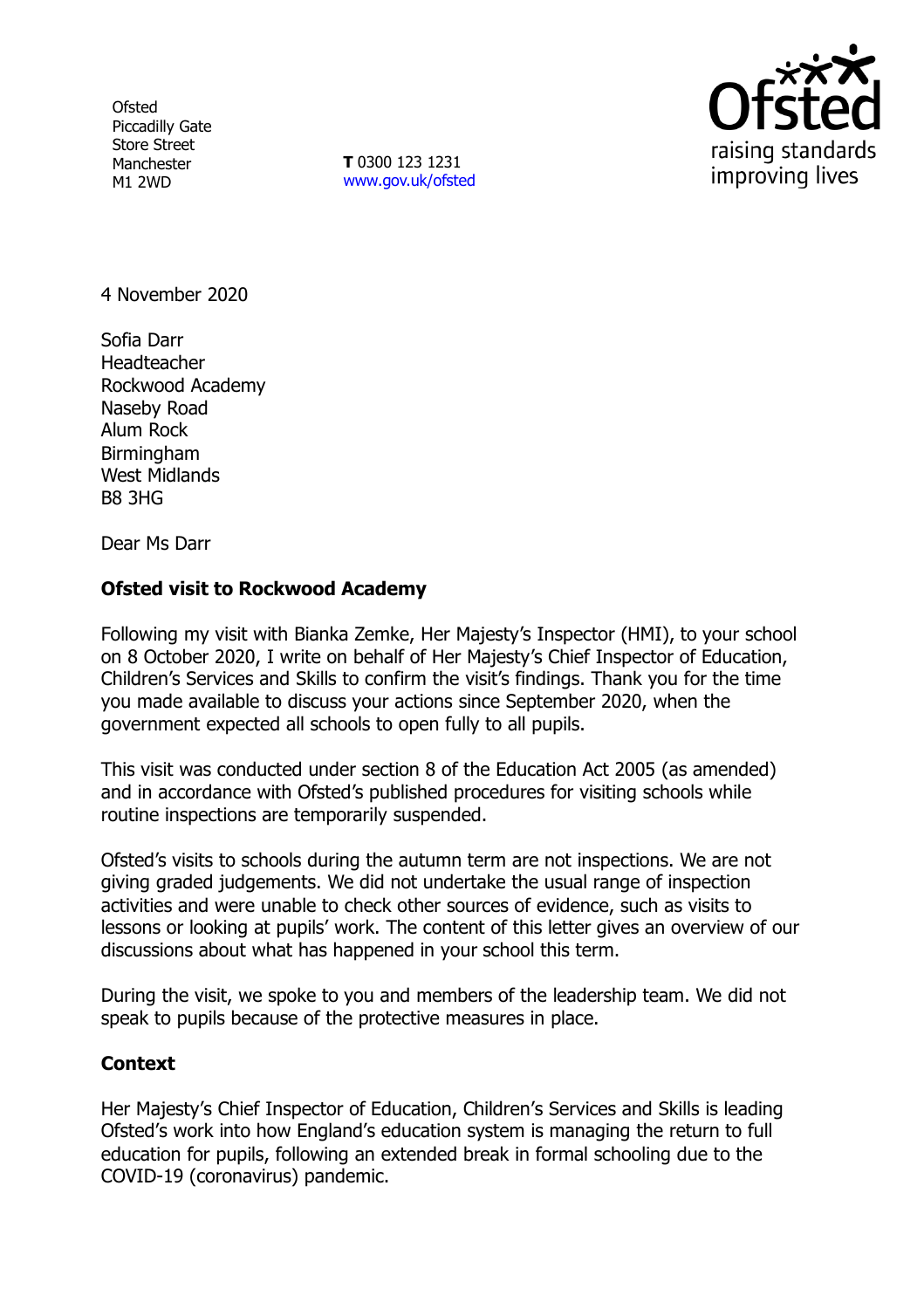

In undertaking this focused work, HMI are visiting a broad range of schools. HMI will visit a sample of:

- approximately 1,200 schools across all Ofsted grades (outstanding, good, requires improvement and inadequate)
- maintained schools, academies and free schools, special schools and centres of alternative provision, including those in cities, and coastal, town or rural communities.

The information from this visit will feed into Ofsted's national reporting so that the insights can be shared with the government and the education sector. We did not find any significant concerns during the visit. In such a case, an inspection report would be published on our website and available to parents and carers.

We did not consider your response to COVID-19 during the spring and summer terms 2020, when the school was not open to all pupils.

## **From this visit, inspectors noted that:**

- The school opened fully to all pupils on 3 September 2020. All pupils are expected to attend full time.
- Pupils' attendance is in line with the normal attendance for this time of year. During the period when schools were only open to some children due to COVID-19 restrictions, staff contacted all pupils and parents daily. You believe that this reassured parents who were worried about sending their children back to school. Staff continue to contact parents when pupils are absent to offer advice and support, and to encourage pupils to attend.
- Pupils across all year groups are studying the full range of subjects that are usually taught. You explained that in each subject, leaders have adjusted curriculum plans to cover any missed content. Your intention is that pupils will return to their usual curriculum by summer 2021.
- You have changed the timings of the school day so there is additional time for activities that promote pupils' mental health, physical health and well-being. For example, at 10am each day, pupils are reminded of the key messages relating to COVID-19.
- You told us that teachers check what pupils know and remember in each lesson. You explained how this has helped teachers to identify areas in which pupils' learning is less secure. For example, some pupils have not remembered key vocabulary in science. Pupils in all year groups are completing formal tests, and you described how teachers will analyse these to identify gaps in pupils' knowledge.
- You explained that leaders have developed online platforms to deliver remote learning and have plans to deliver the curriculum remotely to a larger number